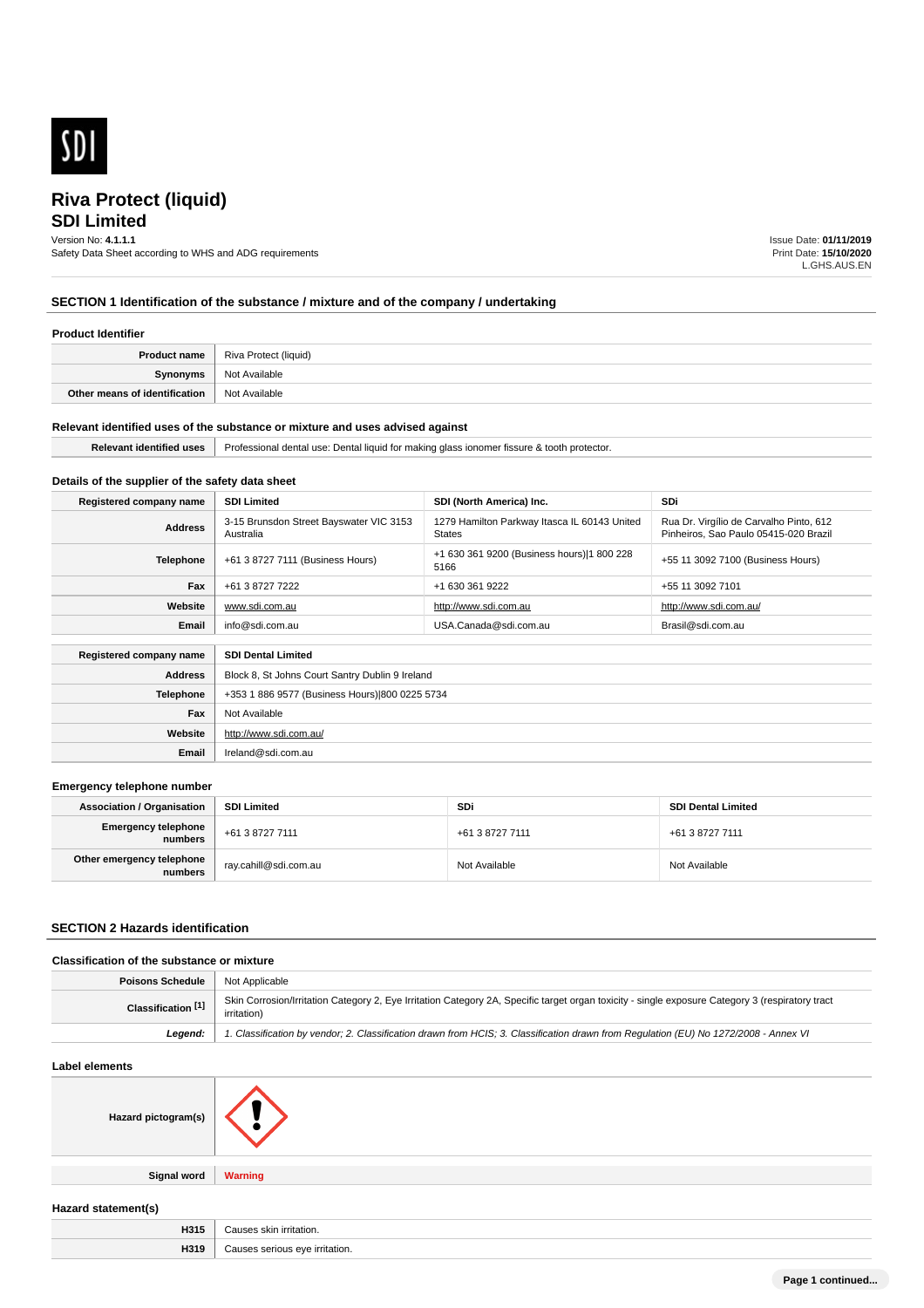**H335** May cause respiratory irritation.

### **Precautionary statement(s) Prevention**

| P271 | Use only outdoors or in a well-ventilated area.                            |
|------|----------------------------------------------------------------------------|
| P261 | Avoid breathing mist/vapours/spray.                                        |
| P280 | Wear protective gloves/protective clothing/eye protection/face protection. |

# **Precautionary statement(s) Response**

| P321           | Specific treatment (see advice on this label).                                                                                   |
|----------------|----------------------------------------------------------------------------------------------------------------------------------|
| P362           | Take off contaminated clothing and wash before reuse.                                                                            |
| P305+P351+P338 | IF IN EYES: Rinse cautiously with water for several minutes. Remove contact lenses, if present and easy to do. Continue rinsing. |
| P312           | Call a POISON CENTER or doctor/physician if you feel unwell.                                                                     |
| P337+P313      | If eye irritation persists: Get medical advice/attention.                                                                        |
| P302+P352      | IF ON SKIN: Wash with plenty of water.                                                                                           |
| P304+P340      | IF INHALED: Remove victim to fresh air and keep at rest in a position comfortable for breathing.                                 |
| P332+P313      | If skin irritation occurs: Get medical advice/attention.                                                                         |

### **Precautionary statement(s) Storage**

| P405      | ΠŊ                                                                        |
|-----------|---------------------------------------------------------------------------|
| P403+P233 | I place. Keep container tightly closed.<br>3tore<br>well-venti<br>tilated |

### **Precautionary statement(s) Disposal**

**P501** Dispose of contents/container to authorised hazardous or special waste collection point in accordance with any local regulation.

# **SECTION 3 Composition / information on ingredients**

### **Substances**

See section below for composition of Mixtures

### **Mixtures**

| <b>CAS No</b> | %[weight]    | Name                     |
|---------------|--------------|--------------------------|
| 9003-01-4     | 25<br>$\sim$ | acrylic acid homopolymer |
| 87-69-4       | 10           | tartaric acid            |

### **SECTION 4 First aid measures**

# **Description of first aid measures**

| <b>Eye Contact</b>  | If this product comes in contact with the eyes:<br>Immediately hold eyelids apart and flush the eye continuously with running water.<br>Ensure complete irrigation of the eye by keeping eyelids apart and away from eye and moving the eyelids by occasionally lifting the upper<br>and lower lids.<br>► Continue flushing until advised to stop by the Poisons Information Centre or a doctor, or for at least 15 minutes.<br>Transport to hospital or doctor without delay.<br>Removal of contact lenses after an eye injury should only be undertaken by skilled personnel. |
|---------------------|---------------------------------------------------------------------------------------------------------------------------------------------------------------------------------------------------------------------------------------------------------------------------------------------------------------------------------------------------------------------------------------------------------------------------------------------------------------------------------------------------------------------------------------------------------------------------------|
| <b>Skin Contact</b> | If skin contact occurs:<br>Inmediately remove all contaminated clothing, including footwear.<br>Flush skin and hair with running water (and soap if available).<br>▶ Seek medical attention in event of irritation.                                                                                                                                                                                                                                                                                                                                                             |
| Inhalation          | If fumes or combustion products are inhaled remove from contaminated area.<br>Seek medical attention.                                                                                                                                                                                                                                                                                                                                                                                                                                                                           |
| Ingestion           | Immediately give a glass of water.<br>First aid is not generally required. If in doubt, contact a Poisons Information Centre or a doctor.<br>Seek medical attention.                                                                                                                                                                                                                                                                                                                                                                                                            |

### **Indication of any immediate medical attention and special treatment needed**

Treat symptomatically.

# **SECTION 5 Firefighting measures**

# **Extinguishing media**

Foam is generally ineffective.

# **Special hazards arising from the substrate or mixture**

**Fire Incompatibility** None known.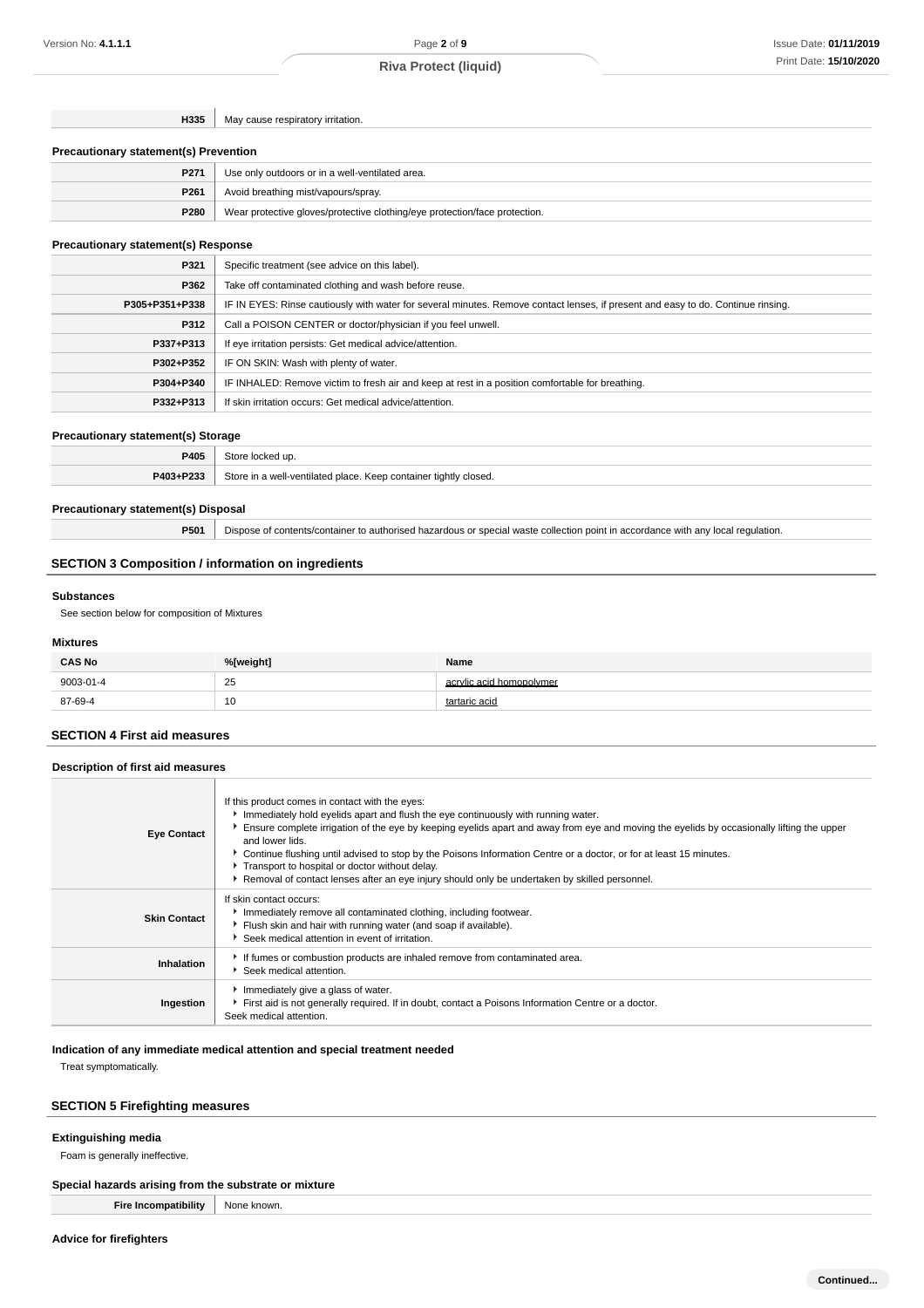| <b>Fire Fighting</b>         | Alert Fire Brigade and tell them location and nature of hazard.<br>▶ Wear full body protective clothing with breathing apparatus.<br>▶ Prevent, by any means available, spillage from entering drains or water course.<br>Use water delivered as a fine spray to control fire and cool adjacent area.<br>Avoid spraying water onto liquid pools.<br>DO NOT approach containers suspected to be hot.<br>Cool fire exposed containers with water spray from a protected location.<br>If safe to do so, remove containers from path of fire. |
|------------------------------|-------------------------------------------------------------------------------------------------------------------------------------------------------------------------------------------------------------------------------------------------------------------------------------------------------------------------------------------------------------------------------------------------------------------------------------------------------------------------------------------------------------------------------------------|
| <b>Fire/Explosion Hazard</b> | Combustible.<br>Slight fire hazard when exposed to heat or flame.<br>Heating may cause expansion or decomposition leading to violent rupture of containers.<br>• On combustion, may emit toxic fumes of carbon monoxide (CO).<br>May emit acrid smoke.<br>Mists containing combustible materials may be explosive.<br>Combustion products include:<br>carbon dioxide (CO2)<br>other pyrolysis products typical of burning organic material.<br>May emit poisonous fumes.<br>May emit corrosive fumes.                                     |
| <b>HAZCHEM</b>               | Not Applicable                                                                                                                                                                                                                                                                                                                                                                                                                                                                                                                            |

### **SECTION 6 Accidental release measures**

# **Personal precautions, protective equipment and emergency procedures**

See section 8

### **Environmental precautions**

See section 12

### **Methods and material for containment and cleaning up**

| <b>Minor Spills</b> | Remove all ignition sources.<br>• Clean up all spills immediately.<br>Avoid breathing vapours and contact with skin and eyes.<br>▶ Control personal contact with the substance, by using protective equipment.<br>Contain and absorb spill with sand, earth, inert material or vermiculite.<br>▶ Wipe up.<br>• Place in a suitable, labelled container for waste disposal.                                                                                                                                                                                                                                                                                                                                                                                                |
|---------------------|---------------------------------------------------------------------------------------------------------------------------------------------------------------------------------------------------------------------------------------------------------------------------------------------------------------------------------------------------------------------------------------------------------------------------------------------------------------------------------------------------------------------------------------------------------------------------------------------------------------------------------------------------------------------------------------------------------------------------------------------------------------------------|
| <b>Major Spills</b> | Moderate hazard.<br>Clear area of personnel and move upwind.<br>Alert Fire Brigade and tell them location and nature of hazard.<br>▶ Wear breathing apparatus plus protective gloves.<br>▶ Prevent, by any means available, spillage from entering drains or water course.<br>No smoking, naked lights or ignition sources.<br>Increase ventilation.<br>Stop leak if safe to do so.<br>Contain spill with sand, earth or vermiculite.<br>Collect recoverable product into labelled containers for recycling.<br>Absorb remaining product with sand, earth or vermiculite.<br>Collect solid residues and seal in labelled drums for disposal.<br>▶ Wash area and prevent runoff into drains.<br>If contamination of drains or waterways occurs, advise emergency services. |

Personal Protective Equipment advice is contained in Section 8 of the SDS.

# **SECTION 7 Handling and storage**

| Precautions for safe handling |                                                                                                                                                                                                                                                                                                                                                                                                                                                                                                                                                                                                                                                                                                                                                                                                                                                                                       |
|-------------------------------|---------------------------------------------------------------------------------------------------------------------------------------------------------------------------------------------------------------------------------------------------------------------------------------------------------------------------------------------------------------------------------------------------------------------------------------------------------------------------------------------------------------------------------------------------------------------------------------------------------------------------------------------------------------------------------------------------------------------------------------------------------------------------------------------------------------------------------------------------------------------------------------|
| Safe handling                 | Avoid all personal contact, including inhalation.<br>▶ Wear protective clothing when risk of exposure occurs.<br>Use in a well-ventilated area.<br>Prevent concentration in hollows and sumps.<br>DO NOT enter confined spaces until atmosphere has been checked.<br>Avoid smoking, naked lights or ignition sources.<br>Avoid contact with incompatible materials.<br>When handling, <b>DO NOT</b> eat, drink or smoke.<br>Keep containers securely sealed when not in use.<br>Avoid physical damage to containers.<br>Always wash hands with soap and water after handling.<br>• Work clothes should be laundered separately.<br>Use good occupational work practice.<br>Observe manufacturer's storage and handling recommendations contained within this SDS.<br>Atmosphere should be regularly checked against established exposure standards to ensure safe working conditions. |
| Other information             | Do not store in direct sunlight.<br>Store in a dry and well ventilated-area, away from heat and sunlight.<br>Store between 5 and 30 deg C.                                                                                                                                                                                                                                                                                                                                                                                                                                                                                                                                                                                                                                                                                                                                            |

# **Conditions for safe storage, including any incompatibilities**

| Suitable container | <b>DO NOT</b> repack. Use containers supplied by manufacturer only.<br>Check that containers are clearly labelled and free from leaks |
|--------------------|---------------------------------------------------------------------------------------------------------------------------------------|
|--------------------|---------------------------------------------------------------------------------------------------------------------------------------|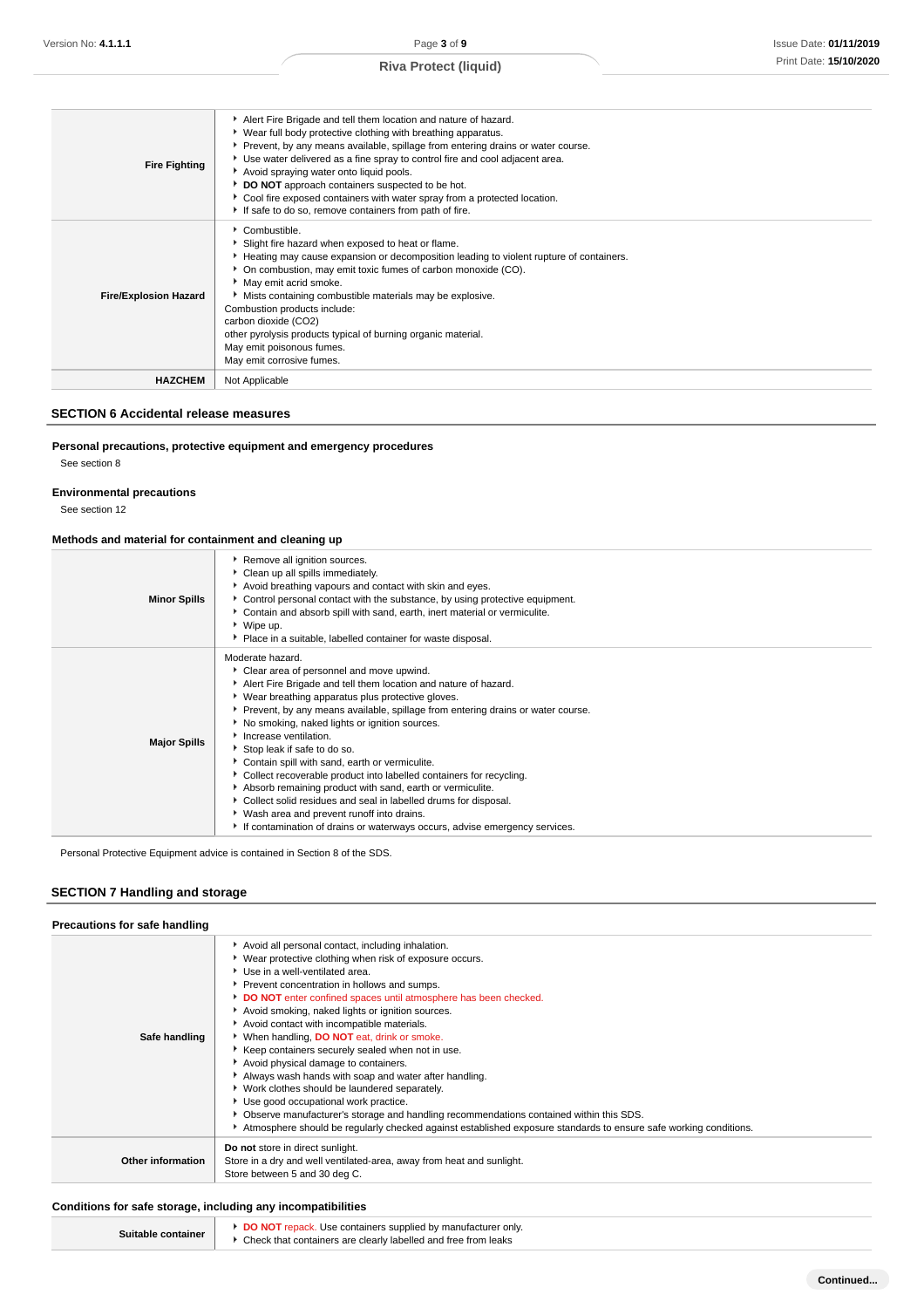**Storage incompatibility F** Avoid strong bases.

### **SECTION 8 Exposure controls / personal protection**

### **Control parameters**

**Occupational Exposure Limits (OEL)**

# **INGREDIENT DATA**

Not Available

# **Emergency Limits**

| Ingredient               | <b>Material name</b> | TEEL-1         | TEEL-2              | TEEL-3         |
|--------------------------|----------------------|----------------|---------------------|----------------|
| tartaric acid            | Tartaric acid        | $1.6$ mg/m $3$ | $17 \text{ mg/m}$   | $100$ mg/m $3$ |
|                          |                      |                |                     |                |
| Ingredient               | Original IDLH        |                | <b>Revised IDLH</b> |                |
| acrylic acid homopolymer | Not Available        |                | Not Available       |                |
| tartaric acid            | Not Available        |                | Not Available       |                |

### **Occupational Exposure Banding**

| Ingredient               | <b>Occupational Exposure Band Rating</b>                                                                                                                                                                                                                                                                                                                                 | <b>Occupational Exposure Band Limit</b> |
|--------------------------|--------------------------------------------------------------------------------------------------------------------------------------------------------------------------------------------------------------------------------------------------------------------------------------------------------------------------------------------------------------------------|-----------------------------------------|
| acrylic acid homopolymer |                                                                                                                                                                                                                                                                                                                                                                          | $\leq$ 0.01 mg/m <sup>3</sup>           |
| tartaric acid            |                                                                                                                                                                                                                                                                                                                                                                          | $\leq$ 0.01 mg/m <sup>3</sup>           |
| Notes:                   | Occupational exposure banding is a process of assigning chemicals into specific categories or bands based on a chemical's potency and the<br>adverse health outcomes associated with exposure. The output of this process is an occupational exposure band (OEB), which corresponds to a<br>range of exposure concentrations that are expected to protect worker health. |                                         |

### **MATERIAL DATA**

# **Exposure controls**

|                            | Engineering controls are used to remove a hazard or place a barrier between the worker and the hazard. Well-designed engineering controls can<br>be highly effective in protecting workers and will typically be independent of worker interactions to provide this high level of protection.<br>The basic types of engineering controls are:<br>Process controls which involve changing the way a job activity or process is done to reduce the risk.<br>Enclosure and/or isolation of emission source which keeps a selected hazard "physically" away from the worker and ventilation that strategically<br>"adds" and "removes" air in the work environment. Ventilation can remove or dilute an air contaminant if designed properly. The design of a<br>ventilation system must match the particular process and chemical or contaminant in use.<br>Employers may need to use multiple types of controls to prevent employee overexposure.<br>General exhaust is adequate under normal operating conditions. Local exhaust ventilation may be required in special circumstances. If risk of<br>overexposure exists, wear approved respirator. Supplied-air type respirator may be required in special circumstances. Correct fit is essential to<br>ensure adequate protection. Provide adequate ventilation in warehouses and enclosed storage areas. Air contaminants generated in the<br>workplace possess varying "escape" velocities which, in turn, determine the "capture velocities" of fresh circulating air required to effectively<br>remove the contaminant. |                                                                                                                                                                                                                                                                                            |                                     |
|----------------------------|-------------------------------------------------------------------------------------------------------------------------------------------------------------------------------------------------------------------------------------------------------------------------------------------------------------------------------------------------------------------------------------------------------------------------------------------------------------------------------------------------------------------------------------------------------------------------------------------------------------------------------------------------------------------------------------------------------------------------------------------------------------------------------------------------------------------------------------------------------------------------------------------------------------------------------------------------------------------------------------------------------------------------------------------------------------------------------------------------------------------------------------------------------------------------------------------------------------------------------------------------------------------------------------------------------------------------------------------------------------------------------------------------------------------------------------------------------------------------------------------------------------------------------------------------------------------------------|--------------------------------------------------------------------------------------------------------------------------------------------------------------------------------------------------------------------------------------------------------------------------------------------|-------------------------------------|
|                            | Type of Contaminant:                                                                                                                                                                                                                                                                                                                                                                                                                                                                                                                                                                                                                                                                                                                                                                                                                                                                                                                                                                                                                                                                                                                                                                                                                                                                                                                                                                                                                                                                                                                                                          |                                                                                                                                                                                                                                                                                            | Air Speed:<br>$0.25 - 0.5$ m/s      |
|                            | solvent, vapours, degreasing etc., evaporating from tank (in still air).                                                                                                                                                                                                                                                                                                                                                                                                                                                                                                                                                                                                                                                                                                                                                                                                                                                                                                                                                                                                                                                                                                                                                                                                                                                                                                                                                                                                                                                                                                      |                                                                                                                                                                                                                                                                                            | (50-100 f/min)                      |
| Appropriate engineering    | aerosols, fumes from pouring operations, intermittent container filling, low speed conveyer transfers, welding, spray<br>drift, plating acid fumes, pickling (released at low velocity into zone of active generation)                                                                                                                                                                                                                                                                                                                                                                                                                                                                                                                                                                                                                                                                                                                                                                                                                                                                                                                                                                                                                                                                                                                                                                                                                                                                                                                                                        |                                                                                                                                                                                                                                                                                            | 0.5-1 m/s (100-200<br>f/min.)       |
| controls                   | direct spray, spray painting in shallow booths, drum filling, conveyer loading, crusher dusts, gas discharge (active<br>generation into zone of rapid air motion)                                                                                                                                                                                                                                                                                                                                                                                                                                                                                                                                                                                                                                                                                                                                                                                                                                                                                                                                                                                                                                                                                                                                                                                                                                                                                                                                                                                                             |                                                                                                                                                                                                                                                                                            | 1-2.5 m/s (200-500<br>$f/min.$ )    |
|                            | grinding, abrasive blasting, tumbling, high speed wheel generated dusts (released at high initial velocity into zone of<br>very high rapid air motion)                                                                                                                                                                                                                                                                                                                                                                                                                                                                                                                                                                                                                                                                                                                                                                                                                                                                                                                                                                                                                                                                                                                                                                                                                                                                                                                                                                                                                        |                                                                                                                                                                                                                                                                                            | $2.5 - 10$ m/s<br>(500-2000 f/min.) |
|                            | Within each range the appropriate value depends on:                                                                                                                                                                                                                                                                                                                                                                                                                                                                                                                                                                                                                                                                                                                                                                                                                                                                                                                                                                                                                                                                                                                                                                                                                                                                                                                                                                                                                                                                                                                           |                                                                                                                                                                                                                                                                                            |                                     |
|                            | Lower end of the range                                                                                                                                                                                                                                                                                                                                                                                                                                                                                                                                                                                                                                                                                                                                                                                                                                                                                                                                                                                                                                                                                                                                                                                                                                                                                                                                                                                                                                                                                                                                                        | Upper end of the range                                                                                                                                                                                                                                                                     |                                     |
|                            | 1: Room air currents minimal or favourable to capture                                                                                                                                                                                                                                                                                                                                                                                                                                                                                                                                                                                                                                                                                                                                                                                                                                                                                                                                                                                                                                                                                                                                                                                                                                                                                                                                                                                                                                                                                                                         | 1: Disturbing room air currents                                                                                                                                                                                                                                                            |                                     |
|                            | 2: Contaminants of low toxicity or of nuisance value only.                                                                                                                                                                                                                                                                                                                                                                                                                                                                                                                                                                                                                                                                                                                                                                                                                                                                                                                                                                                                                                                                                                                                                                                                                                                                                                                                                                                                                                                                                                                    | 2: Contaminants of high toxicity                                                                                                                                                                                                                                                           |                                     |
|                            | 3: Intermittent, low production.                                                                                                                                                                                                                                                                                                                                                                                                                                                                                                                                                                                                                                                                                                                                                                                                                                                                                                                                                                                                                                                                                                                                                                                                                                                                                                                                                                                                                                                                                                                                              | 3: High production, heavy use                                                                                                                                                                                                                                                              |                                     |
|                            | 4: Large hood or large air mass in motion                                                                                                                                                                                                                                                                                                                                                                                                                                                                                                                                                                                                                                                                                                                                                                                                                                                                                                                                                                                                                                                                                                                                                                                                                                                                                                                                                                                                                                                                                                                                     | 4: Small hood-local control only                                                                                                                                                                                                                                                           |                                     |
|                            | Simple theory shows that air velocity falls rapidly with distance away from the opening of a simple extraction pipe. Velocity generally decreases<br>with the square of distance from the extraction point (in simple cases). Therefore the air speed at the extraction point should be adjusted,<br>accordingly, after reference to distance from the contaminating source. The air velocity at the extraction fan, for example, should be a minimum of<br>1-2 m/s (200-400 f/min) for extraction of solvents generated in a tank 2 meters distant from the extraction point. Other mechanical considerations,<br>producing performance deficits within the extraction apparatus, make it essential that theoretical air velocities are multiplied by factors of 10 or<br>more when extraction systems are installed or used.                                                                                                                                                                                                                                                                                                                                                                                                                                                                                                                                                                                                                                                                                                                                                |                                                                                                                                                                                                                                                                                            |                                     |
| <b>Personal protection</b> |                                                                                                                                                                                                                                                                                                                                                                                                                                                                                                                                                                                                                                                                                                                                                                                                                                                                                                                                                                                                                                                                                                                                                                                                                                                                                                                                                                                                                                                                                                                                                                               |                                                                                                                                                                                                                                                                                            |                                     |
| Eye and face protection    | Safety glasses with side shields.<br>Chemical goggles.                                                                                                                                                                                                                                                                                                                                                                                                                                                                                                                                                                                                                                                                                                                                                                                                                                                                                                                                                                                                                                                                                                                                                                                                                                                                                                                                                                                                                                                                                                                        | ▶ Contact lenses may pose a special hazard; soft contact lenses may absorb and concentrate irritants. A written policy document, describing<br>the wearing of lenses or restrictions on use, should be created for each workplace or task. This should include a review of lens absorption |                                     |

and adsorption for the class of chemicals in use and an account of injury experience. Medical and first-aid personnel should be trained in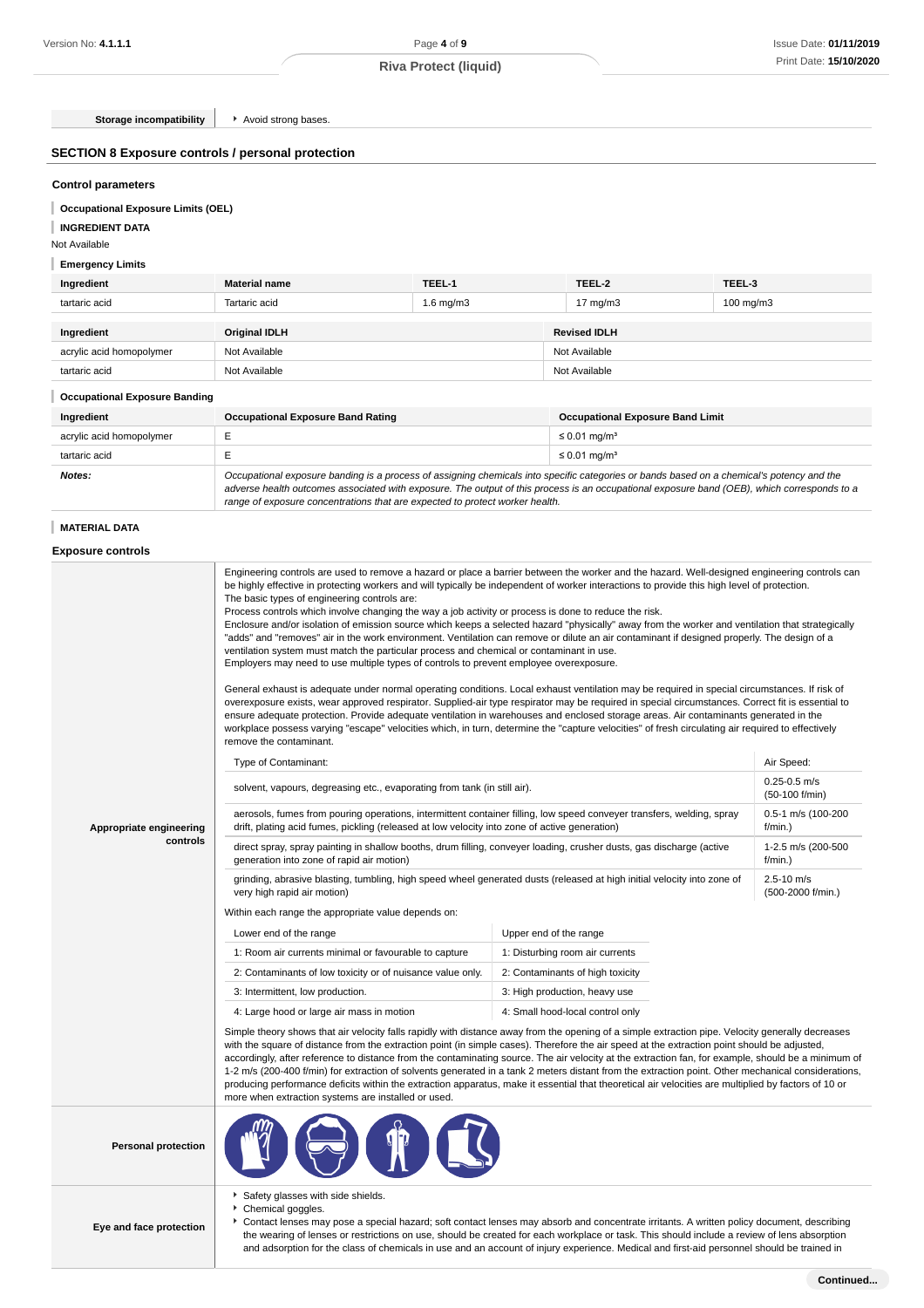|                        | their removal and suitable equipment should be readily available. In the event of chemical exposure, begin eye irrigation immediately and<br>remove contact lens as soon as practicable. Lens should be removed at the first signs of eye redness or irritation - lens should be removed in<br>a clean environment only after workers have washed hands thoroughly. [CDC NIOSH Current Intelligence Bulletin 59], [AS/NZS 1336 or<br>national equivalent] |
|------------------------|-----------------------------------------------------------------------------------------------------------------------------------------------------------------------------------------------------------------------------------------------------------------------------------------------------------------------------------------------------------------------------------------------------------------------------------------------------------|
| <b>Skin protection</b> | See Hand protection below                                                                                                                                                                                                                                                                                                                                                                                                                                 |
| Hands/feet protection  | ▶ Wear chemical protective gloves, e.g. PVC.<br>▶ Wear safety footwear or safety gumboots, e.g. Rubber<br>Rubber Gloves                                                                                                                                                                                                                                                                                                                                   |
| <b>Body protection</b> | See Other protection below                                                                                                                                                                                                                                                                                                                                                                                                                                |
| Other protection       | • Overalls.<br>P.V.C apron.<br><b>Barrier cream.</b><br>Skin cleansing cream.<br>Eye wash unit.                                                                                                                                                                                                                                                                                                                                                           |

# **SECTION 9 Physical and chemical properties**

# **Information on basic physical and chemical properties**

| Appearance                                      | Colourless liquid with slightly characteristic odour, mixes with water. |                                            |                |
|-------------------------------------------------|-------------------------------------------------------------------------|--------------------------------------------|----------------|
|                                                 |                                                                         |                                            |                |
| <b>Physical state</b>                           | Liquid                                                                  | Relative density (Water = 1)               | Not Available  |
| Odour                                           | Not Available                                                           | Partition coefficient n-octanol<br>/ water | Not Available  |
| <b>Odour threshold</b>                          | Not Available                                                           | Auto-ignition temperature (°C)             | Not Available  |
| pH (as supplied)                                | $2$                                                                     | Decomposition temperature                  | Not Available  |
| Melting point / freezing point<br>(°C)          | Not Available                                                           | Viscosity (cSt)                            | Not Available  |
| Initial boiling point and boiling<br>range (°C) | Not Available                                                           | Molecular weight (g/mol)                   | Not Applicable |
| Flash point (°C)                                | Not Available                                                           | <b>Taste</b>                               | Not Available  |
| <b>Evaporation rate</b>                         | Not Available                                                           | <b>Explosive properties</b>                | Not Available  |
| Flammability                                    | Not Available                                                           | <b>Oxidising properties</b>                | Not Available  |
| Upper Explosive Limit (%)                       | Not Available                                                           | Surface Tension (dyn/cm or<br>mN/m         | Not Available  |
| Lower Explosive Limit (%)                       | Not Available                                                           | <b>Volatile Component (%vol)</b>           | Not Available  |
| Vapour pressure (kPa)                           | Not Available                                                           | Gas group                                  | Not Available  |
| Solubility in water                             | Miscible                                                                | pH as a solution (1%)                      | Not Available  |
| Vapour density $(Air = 1)$                      | Not Available                                                           | VOC g/L                                    | Not Available  |

# **SECTION 10 Stability and reactivity**

| Reactivity                                 | See section 7                                                                                                                      |
|--------------------------------------------|------------------------------------------------------------------------------------------------------------------------------------|
| <b>Chemical stability</b>                  | • Unstable in the presence of incompatible materials.<br>Product is considered stable.<br>Hazardous polymerisation will not occur. |
| Possibility of hazardous<br>reactions      | See section 7                                                                                                                      |
| <b>Conditions to avoid</b>                 | See section 7                                                                                                                      |
| Incompatible materials                     | See section 7                                                                                                                      |
| <b>Hazardous decomposition</b><br>products | See section 5                                                                                                                      |

# **SECTION 11 Toxicological information**

### **Information on toxicological effects**

| Inhaled             | Evidence shows, or practical experience predicts, that the material produces irritation of the respiratory system, in a substantial number of<br>individuals, following inhalation. In contrast to most organs, the lung is able to respond to a chemical insult by first removing or neutralising the<br>irritant and then repairing the damage. The repair process, which initially evolved to protect mammalian lungs from foreign matter and antigens,<br>may however, produce further lung damage resulting in the impairment of gas exchange, the primary function of the lungs. Respiratory tract<br>irritation often results in an inflammatory response involving the recruitment and activation of many cell types, mainly derived from the vascular<br>system.                                                                                                                                                                                                                                                                         |
|---------------------|---------------------------------------------------------------------------------------------------------------------------------------------------------------------------------------------------------------------------------------------------------------------------------------------------------------------------------------------------------------------------------------------------------------------------------------------------------------------------------------------------------------------------------------------------------------------------------------------------------------------------------------------------------------------------------------------------------------------------------------------------------------------------------------------------------------------------------------------------------------------------------------------------------------------------------------------------------------------------------------------------------------------------------------------------|
| Ingestion           | Accidental ingestion of the material may be damaging to the health of the individual.                                                                                                                                                                                                                                                                                                                                                                                                                                                                                                                                                                                                                                                                                                                                                                                                                                                                                                                                                             |
| <b>Skin Contact</b> | Evidence exists, or practical experience predicts, that the material either produces inflammation of the skin in a substantial number of individuals<br>following direct contact, and/or produces significant inflammation when applied to the healthy intact skin of animals, for up to four hours, such<br>inflammation being present twenty-four hours or more after the end of the exposure period. Skin irritation may also be present after prolonged or<br>repeated exposure; this may result in a form of contact dermatitis (nonallergic). The dermatitis is often characterised by skin redness (erythema)<br>and swelling (oedema) which may progress to blistering (vesiculation), scaling and thickening of the epidermis. At the microscopic level there<br>may be intercellular oedema of the spongy layer of the skin (spongiosis) and intracellular oedema of the epidermis.<br>The material may accentuate any pre-existing dermatitis condition<br>Open cuts, abraded or irritated skin should not be exposed to this material |
|                     | Continued                                                                                                                                                                                                                                                                                                                                                                                                                                                                                                                                                                                                                                                                                                                                                                                                                                                                                                                                                                                                                                         |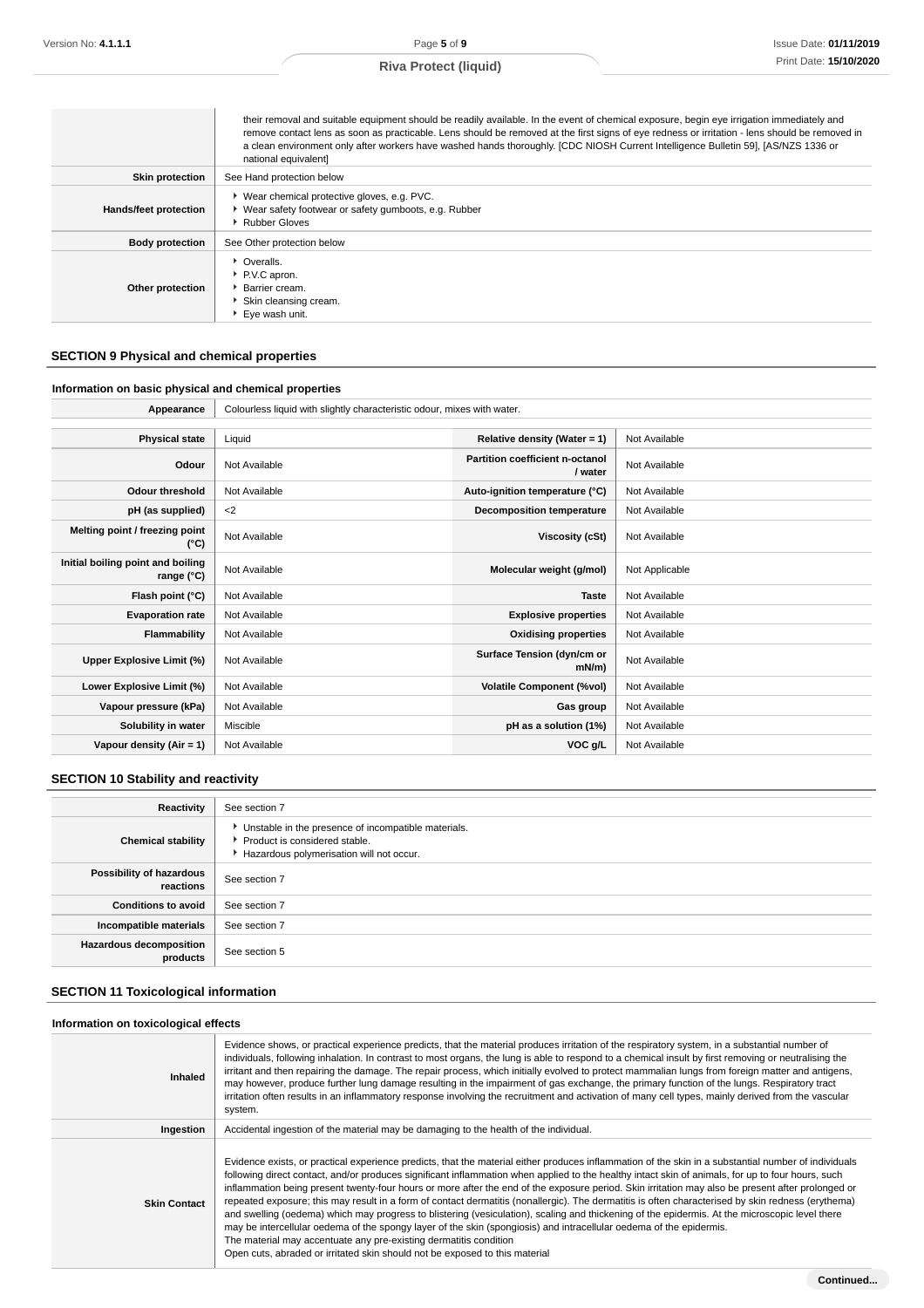| Eye                          | (conjunctivitis); temporary impairment of vision and/or other transient eye damage/ulceration may occur.                                                                                                        | Evidence exists, or practical experience predicts, that the material may cause eye irritation in a substantial number of individuals and/or may<br>produce significant ocular lesions which are present twenty-four hours or more after instillation into the eye(s) of experimental animals.<br>Repeated or prolonged eye contact may cause inflammation characterised by temporary redness (similar to windburn) of the conjunctiva |
|------------------------------|-----------------------------------------------------------------------------------------------------------------------------------------------------------------------------------------------------------------|---------------------------------------------------------------------------------------------------------------------------------------------------------------------------------------------------------------------------------------------------------------------------------------------------------------------------------------------------------------------------------------------------------------------------------------|
| Chronic                      | biochemical systems.                                                                                                                                                                                            | Long-term exposure to respiratory irritants may result in disease of the airways involving difficult breathing and related systemic problems.<br>Limited evidence suggests that repeated or long-term occupational exposure may produce cumulative health effects involving organs or                                                                                                                                                 |
|                              | <b>TOXICITY</b>                                                                                                                                                                                                 | <b>IRRITATION</b>                                                                                                                                                                                                                                                                                                                                                                                                                     |
| <b>Riva Protect (liquid)</b> | Not Available                                                                                                                                                                                                   | Not Available                                                                                                                                                                                                                                                                                                                                                                                                                         |
|                              |                                                                                                                                                                                                                 | <b>IRRITATION</b>                                                                                                                                                                                                                                                                                                                                                                                                                     |
|                              | <b>TOXICITY</b><br>Not Available                                                                                                                                                                                | Eye: adverse effect observed (irreversible damage)[1]                                                                                                                                                                                                                                                                                                                                                                                 |
| acrylic acid homopolymer     |                                                                                                                                                                                                                 | Skin: no adverse effect observed (not irritating)[1]                                                                                                                                                                                                                                                                                                                                                                                  |
|                              |                                                                                                                                                                                                                 |                                                                                                                                                                                                                                                                                                                                                                                                                                       |
| tartaric acid                | <b>TOXICITY</b>                                                                                                                                                                                                 | <b>IRRITATION</b>                                                                                                                                                                                                                                                                                                                                                                                                                     |
|                              | 5000 mg/kg <sup>[2]</sup>                                                                                                                                                                                       | Not Available                                                                                                                                                                                                                                                                                                                                                                                                                         |
| Legend:                      | specified data extracted from RTECS - Register of Toxic Effect of chemical Substances                                                                                                                           | 1. Value obtained from Europe ECHA Registered Substances - Acute toxicity 2.* Value obtained from manufacturer's SDS. Unless otherwise                                                                                                                                                                                                                                                                                                |
|                              | irritating to the eye. Further P-AA has no sensitising potential.<br>toxicity or reprotoxicity in the rat. Based upon the available data, it is considered that exposure to polycarboxylates does not imply any | The adverse effect after repeated inhalation dosing (91-d/rat) was a mild, reversible pulmonary irritation. This effect is considered as not<br>substance related owing to the physical property of the respirable dust, which caused local and not systemic lung effects.<br>There was neither evidence for a genotoxic potential of PAA using a variety of genetic endpoints in-vitro and in-vivo,nor for developmental             |

**TARTARIC ACID**

containing skin care products between 1992 and February 2004, with the maximum number in 1994. The reported adverse experiences included burning (45), dermatitis or rash (35), swelling (29), pigmentary changes (15), blisters or welts (14), skin peeling (13), itching (12), irritation or tenderness (8), chemical burns (6), and increased sunburn (3). The frequency of such reports for skin exfoliating products that contain AHAs has been considerably lower in subsequent years. The more serious adverse reactions appear to occur most often with products that cause the greatest degree of exfoliation, such as "skin peelers."

Various studies confirmed previous industry studies indicating that applying AHAs to the skin results in increased UV sensitivity. After four weeks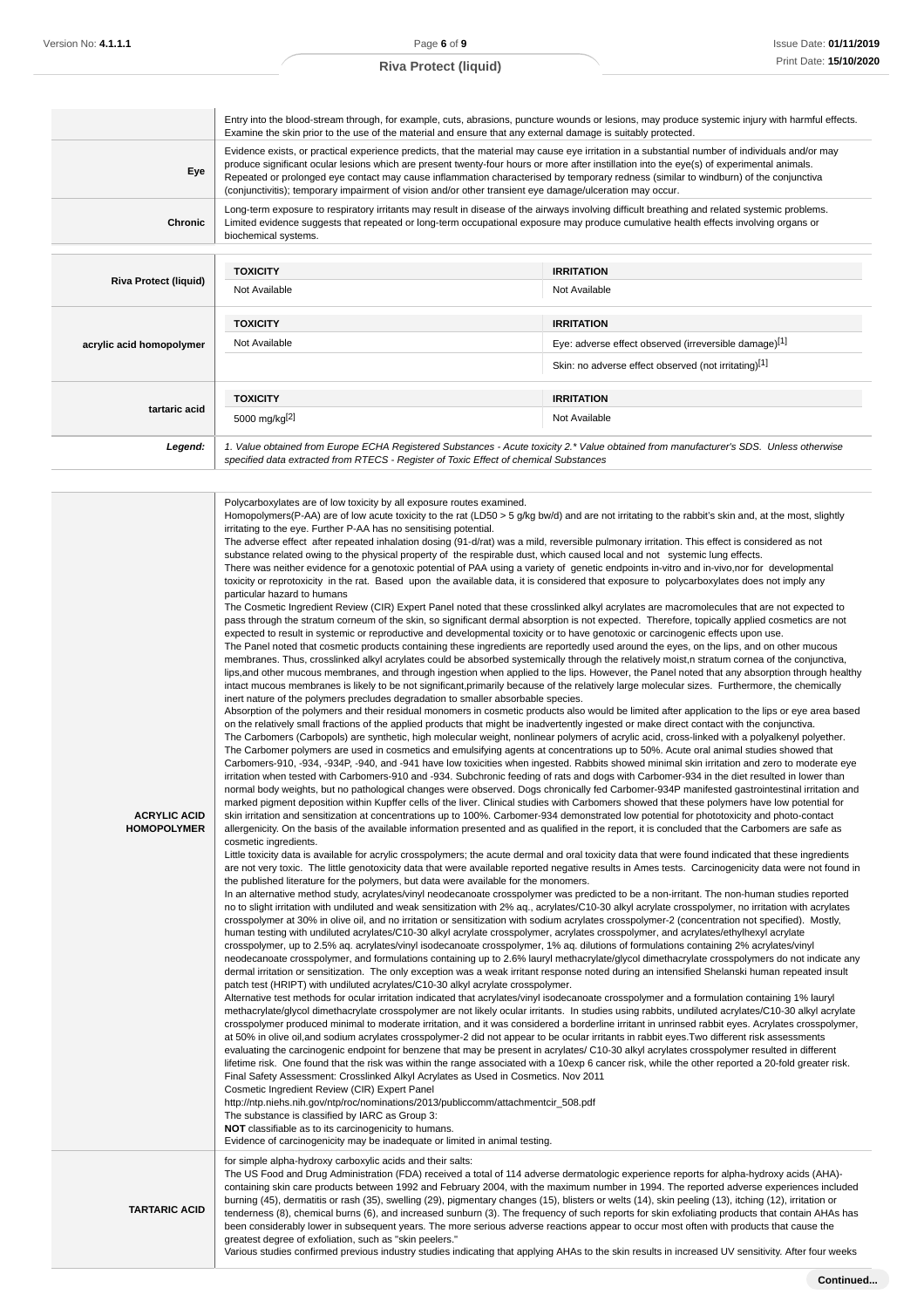|                                                                         | of AHA application, volunteers' sensitivity to skin reddening produced by UV increased by 18 percent. Similarly, the volunteers' sensitivity to<br>UV-induced cellular damage doubled, on average, with considerable differences among individuals. Topical glycolic acid enhances photodamage<br>by ultraviolet light.<br>However, the studies also indicated that this increase in sensitivity is reversible and does not last long after discontinuing use of the AHA cream.<br>One week after the treatments were halted, researchers found no significant differences in UV sensitivity among the various skin sites.<br>Most AHAs are physiologic, natural, and non-toxic substances. All members of the group promote normal keratinization and desquamation.<br>Those with multiple hydroxyl groups are moisturizing antioxidants, and are especially gentle for sensitive skin.<br>The studies did not identify exactly how AHAs bring about the increased UV sensitivity, although the effects did not appear to involve dramatic<br>increases in UV-induced damage to DNA in the skin.<br>Previous FDA studies have indicated that a cosmetic-type cream base caused an AHA to penetrate more deeply into the skin when compared to<br>an AHA solution without the usual cosmetic ingredients. However, further studies will be needed to learn how much, if at all, those cosmetic-type<br>ingredients influence the AHA-related effects on UV sensitivity.<br>The toxicology of simple alpha hydroxy carboxylic acids cluster is characterised by five compounds sharing the functional group defining the<br>cluster name<br>Experimental data available for members of the simple alpha-hydroxy carboxylic acids indicate a low acute, repeated-dose, reproductive and<br>developmental toxicity.<br>The simple alpha hydroxy carboxylic acids are eye and skin irritants but are not expected to be skin sensitisers.<br>Genotoxicity test data for two cluster members and a cancer bioassay for the calcium salt of propanoic acid, 2-hydroxy-yielded negative results<br>and all other cluster members are considered to have little or no mutagenic or carcinogenic potential.<br>Acute oral toxicity of propanoic acid, 2-hydroxy- (2S)- (79-33-4) and propanoic acid, 2-hydroxy- (50-21-5) are low. The repeated-dose and<br>developmental toxicity of the three tested simple alpha -hydroxy carboxylic acids is low. In EPA's High Production Volume Program, reproductive<br>toxicity testing for propanoic acid, 2-hydroxy- (50-21-5) was deemed unnecessary because it is a normal component of human intermediary<br>metabolism. Reproductive toxicity of acetic acid, 2-hydroxy- (79-14-1) has been tested and was found to be low. Low reproductive toxicity of the<br>associated potassium salts is also expected to be low. Alpha-hydroxy carboxylic acids are severe eye irritants. Acetic acid, 2-hydroxy- (79-14-1),<br>propanoic acid, 2-hydroxy- (2S)- (79-33-4) and propanoic acid, 2-hydroxy- (50-21-5) all produced positive skin irritation in rabbits. The members<br>of this cluster are not expected to be skin sensitisers based on negative results in guinea pigs for both acetic acid, 2-hydroxy- (79-14-1) and<br>propanoic acid, 2-hydroxy- (2S)- (79-33-4). Genotoxicity data for acetic acid, 2-hydroxy-(79-14-1) and propanoic acid, 2-hydroxy- (50-21-5) are<br>negative, indicating that none of the cluster members are expected to be genotoxic. A 2-year drinking water study of the calcium salt of propanoic<br>acid, 2-hydroxy- (50-21-5) in rats showed no evidence of carcinogenicity. An expert judgment based on mechanism-based structure-activity<br>relationship considerations indicate little or no carcinogenic potential for any of the cluster members due to expected rapid metabolism/excretion<br>and lack of genotoxic structural alert. This judgment is supported by the negative cancer and mutagenicity data for propanoic acid, 2-<br>hydroxy- (50-21-5), which is considered a reasonable analogue to the rest of the cluster.<br>Some products containing alpha-hydroxy acids (AHAs) have been marketed for uses such as treating acne, removing scars, and lightening<br>discolorations. Among these are some products marketed as "skin peelers," which may contain relatively high concentrations of AHAs or other<br>acids and are designed to remove the outer layer of the skin<br>Convulsions, haemorrhage recorded. |                                   |        |
|-------------------------------------------------------------------------|-----------------------------------------------------------------------------------------------------------------------------------------------------------------------------------------------------------------------------------------------------------------------------------------------------------------------------------------------------------------------------------------------------------------------------------------------------------------------------------------------------------------------------------------------------------------------------------------------------------------------------------------------------------------------------------------------------------------------------------------------------------------------------------------------------------------------------------------------------------------------------------------------------------------------------------------------------------------------------------------------------------------------------------------------------------------------------------------------------------------------------------------------------------------------------------------------------------------------------------------------------------------------------------------------------------------------------------------------------------------------------------------------------------------------------------------------------------------------------------------------------------------------------------------------------------------------------------------------------------------------------------------------------------------------------------------------------------------------------------------------------------------------------------------------------------------------------------------------------------------------------------------------------------------------------------------------------------------------------------------------------------------------------------------------------------------------------------------------------------------------------------------------------------------------------------------------------------------------------------------------------------------------------------------------------------------------------------------------------------------------------------------------------------------------------------------------------------------------------------------------------------------------------------------------------------------------------------------------------------------------------------------------------------------------------------------------------------------------------------------------------------------------------------------------------------------------------------------------------------------------------------------------------------------------------------------------------------------------------------------------------------------------------------------------------------------------------------------------------------------------------------------------------------------------------------------------------------------------------------------------------------------------------------------------------------------------------------------------------------------------------------------------------------------------------------------------------------------------------------------------------------------------------------------------------------------------------------------------------------------------------------------------------------------------------------------------------------------------------------------------------------------------------------------------------------------------------------------------------------------------------------------------------------------------------------------------------------------------------------------------------------------------------------------------------------------------------------------------------------------------------------------------------------------------------------------------------------------------------------------------------------------------------------------------------------------------------------------------------------------------------------------------------------------------------------------------------------------------------------------------------------------|-----------------------------------|--------|
|                                                                         |                                                                                                                                                                                                                                                                                                                                                                                                                                                                                                                                                                                                                                                                                                                                                                                                                                                                                                                                                                                                                                                                                                                                                                                                                                                                                                                                                                                                                                                                                                                                                                                                                                                                                                                                                                                                                                                                                                                                                                                                                                                                                                                                                                                                                                                                                                                                                                                                                                                                                                                                                                                                                                                                                                                                                                                                                                                                                                                                                                                                                                                                                                                                                                                                                                                                                                                                                                                                                                                                                                                                                                                                                                                                                                                                                                                                                                                                                                                                                                                                                                                                                                                                                                                                                                                                                                                                                                                                                                                                                                                 |                                   |        |
| <b>ACRYLIC ACID</b><br><b>HOMOPOLYMER &amp; TARTARIC</b><br><b>ACID</b> | Asthma-like symptoms may continue for months or even years after exposure to the material ceases. This may be due to a non-allergenic<br>condition known as reactive airways dysfunction syndrome (RADS) which can occur following exposure to high levels of highly irritating<br>compound. Key criteria for the diagnosis of RADS include the absence of preceding respiratory disease, in a non-atopic individual, with abrupt<br>onset of persistent asthma-like symptoms within minutes to hours of a documented exposure to the irritant. A reversible airflow pattern, on<br>spirometry, with the presence of moderate to severe bronchial hyperreactivity on methacholine challenge testing and the lack of minimal<br>lymphocytic inflammation, without eosinophilia, have also been included in the criteria for diagnosis of RADS. RADS (or asthma) following an<br>irritating inhalation is an infrequent disorder with rates related to the concentration of and duration of exposure to the irritating substance.<br>Industrial bronchitis, on the other hand, is a disorder that occurs as result of exposure due to high concentrations of irritating substance (often<br>particulate in nature) and is completely reversible after exposure ceases. The disorder is characterised by dyspnea, cough and mucus<br>production.                                                                                                                                                                                                                                                                                                                                                                                                                                                                                                                                                                                                                                                                                                                                                                                                                                                                                                                                                                                                                                                                                                                                                                                                                                                                                                                                                                                                                                                                                                                                                                                                                                                                                                                                                                                                                                                                                                                                                                                                                                                                                                                                                                                                                                                                                                                                                                                                                                                                                                                                                                                                                                                                                                                                                                                                                                                                                                                                                                                                                                                                                                                                                                   |                                   |        |
|                                                                         |                                                                                                                                                                                                                                                                                                                                                                                                                                                                                                                                                                                                                                                                                                                                                                                                                                                                                                                                                                                                                                                                                                                                                                                                                                                                                                                                                                                                                                                                                                                                                                                                                                                                                                                                                                                                                                                                                                                                                                                                                                                                                                                                                                                                                                                                                                                                                                                                                                                                                                                                                                                                                                                                                                                                                                                                                                                                                                                                                                                                                                                                                                                                                                                                                                                                                                                                                                                                                                                                                                                                                                                                                                                                                                                                                                                                                                                                                                                                                                                                                                                                                                                                                                                                                                                                                                                                                                                                                                                                                                                 |                                   |        |
| <b>Acute Toxicity</b><br><b>Skin Irritation/Corrosion</b>               | ×<br>✔                                                                                                                                                                                                                                                                                                                                                                                                                                                                                                                                                                                                                                                                                                                                                                                                                                                                                                                                                                                                                                                                                                                                                                                                                                                                                                                                                                                                                                                                                                                                                                                                                                                                                                                                                                                                                                                                                                                                                                                                                                                                                                                                                                                                                                                                                                                                                                                                                                                                                                                                                                                                                                                                                                                                                                                                                                                                                                                                                                                                                                                                                                                                                                                                                                                                                                                                                                                                                                                                                                                                                                                                                                                                                                                                                                                                                                                                                                                                                                                                                                                                                                                                                                                                                                                                                                                                                                                                                                                                                                          | Carcinogenicity<br>Reproductivity | ×<br>× |
| <b>Serious Eye Damage/Irritation</b>                                    | ✔                                                                                                                                                                                                                                                                                                                                                                                                                                                                                                                                                                                                                                                                                                                                                                                                                                                                                                                                                                                                                                                                                                                                                                                                                                                                                                                                                                                                                                                                                                                                                                                                                                                                                                                                                                                                                                                                                                                                                                                                                                                                                                                                                                                                                                                                                                                                                                                                                                                                                                                                                                                                                                                                                                                                                                                                                                                                                                                                                                                                                                                                                                                                                                                                                                                                                                                                                                                                                                                                                                                                                                                                                                                                                                                                                                                                                                                                                                                                                                                                                                                                                                                                                                                                                                                                                                                                                                                                                                                                                                               | <b>STOT - Single Exposure</b>     | ✔      |
| <b>Respiratory or Skin</b><br>sensitisation                             | ×                                                                                                                                                                                                                                                                                                                                                                                                                                                                                                                                                                                                                                                                                                                                                                                                                                                                                                                                                                                                                                                                                                                                                                                                                                                                                                                                                                                                                                                                                                                                                                                                                                                                                                                                                                                                                                                                                                                                                                                                                                                                                                                                                                                                                                                                                                                                                                                                                                                                                                                                                                                                                                                                                                                                                                                                                                                                                                                                                                                                                                                                                                                                                                                                                                                                                                                                                                                                                                                                                                                                                                                                                                                                                                                                                                                                                                                                                                                                                                                                                                                                                                                                                                                                                                                                                                                                                                                                                                                                                                               | <b>STOT - Repeated Exposure</b>   | ×      |

– Data available to make classification

# **SECTION 12 Ecological information**

| <b>Toxicity</b>              |                  |                           |                               |                  |                  |
|------------------------------|------------------|---------------------------|-------------------------------|------------------|------------------|
| <b>Riva Protect (liquid)</b> | Endpoint         | <b>Test Duration (hr)</b> | <b>Species</b>                | Value            | Source           |
|                              | Not<br>Available | Not Available             | Not Available                 | Not<br>Available | Not<br>Available |
|                              | Endpoint         | <b>Test Duration (hr)</b> | <b>Species</b>                | Value            | Source           |
|                              | <b>LC50</b>      | 96                        | Fish                          | 27mg/L           | 2                |
| acrylic acid homopolymer     | <b>EC50</b>      | 48                        | Crustacea                     | 47mg/L           | 2                |
|                              | EC50             | 72                        | Algae or other aquatic plants | $0.75$ mg/L      | $\overline{2}$   |
|                              | <b>NOEC</b>      | 72                        | Algae or other aquatic plants | $0.03$ mg/L      | 2                |
|                              | Endpoint         | <b>Test Duration (hr)</b> | <b>Species</b>                | Value            | Source           |
|                              | <b>LC50</b>      | 96                        | Fish                          | $>100$ mg/L      | $\overline{2}$   |
|                              | <b>EC50</b>      | 48                        | Crustacea                     | 93.313mg/L       | $\overline{2}$   |
| tartaric acid                | <b>EC50</b>      | 72                        | Algae or other aquatic plants | 51.404mg/L       | $\overline{2}$   |
|                              | EC <sub>0</sub>  | 32                        | Crustacea                     | 135mg/L          | 2                |
|                              | <b>NOEC</b>      | 72                        | Algae or other aquatic plants | 3.125mg/L        | $\overline{2}$   |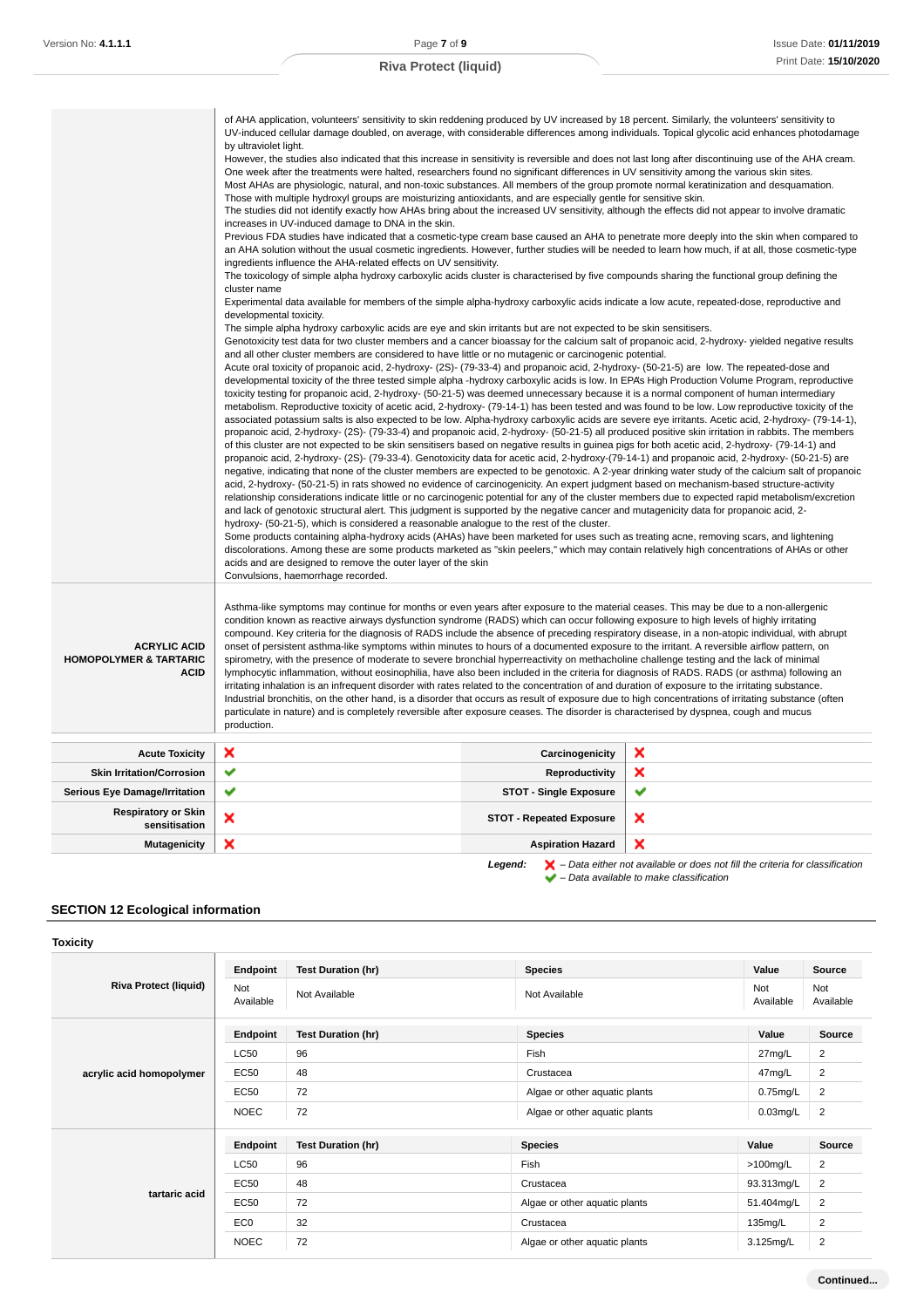| Leaend: I | Extracted from 1. IUCLID Toxicity Data 2. Europe ECHA Registered Substances - Ecotoxicological Information - Aquatic Toxicity 3. EPIWIN Suite |
|-----------|-----------------------------------------------------------------------------------------------------------------------------------------------|
|           | V3.12 (QSAR) - Aquatic Toxicity Data (Estimated) 4. US EPA, Ecotox database - Aquatic Toxicity Data 5. ECETOC Aquatic Hazard Assessment       |
|           | Data 6. NITE (Japan) - Bioconcentration Data 7. METI (Japan) - Bioconcentration Data 8. Vendor Data                                           |

### **DO NOT** discharge into sewer or waterways.

### **Persistence and degradability**

| Ingredient               | Persistence: Water/Soil | Persistence: Air |
|--------------------------|-------------------------|------------------|
| acrylic acid homopolymer | LOW                     | LOW              |
| tartaric acid            | LOW                     | <b>LOW</b>       |

### **Bioaccumulative potential**

| Ingredient               | <b>Bioaccumulation</b>    |  |
|--------------------------|---------------------------|--|
| acrylic acid homopolymer | LOW (LogKOW = $0.4415$ )  |  |
| tartaric acid            | LOW (LogKOW = $-1.0017$ ) |  |

# **Mobility in soil**

| Ingredient               | <b>Mobility</b>      |  |
|--------------------------|----------------------|--|
| acrylic acid homopolymer | $HIGH (KOC = 1.201)$ |  |
| tartaric acid            | $HIGH (KOC = 1)$     |  |

### **SECTION 13 Disposal considerations**

| Waste treatment methods      |                                                                                                                                                                                                                                                                                                                                                                                                                                                          |
|------------------------------|----------------------------------------------------------------------------------------------------------------------------------------------------------------------------------------------------------------------------------------------------------------------------------------------------------------------------------------------------------------------------------------------------------------------------------------------------------|
| Product / Packaging disposal | <b>DO NOT</b> allow wash water from cleaning or process equipment to enter drains.<br>It may be necessary to collect all wash water for treatment before disposal.<br>In all cases disposal to sewer may be subject to local laws and regulations and these should be considered first.<br>• Where in doubt contact the responsible authority.<br>Consult State Land Waste Management Authority for disposal.<br>Bury residue in an authorised landfill. |

# **SECTION 14 Transport information**

| <b>Labels Required</b>  |                |  |
|-------------------------|----------------|--|
| <b>Marine Pollutant</b> | <b>NO</b>      |  |
| <b>HAZCHEM</b>          | Not Applicable |  |

### **Land transport (ADG): NOT REGULATED FOR TRANSPORT OF DANGEROUS GOODS**

**Air transport (ICAO-IATA / DGR): NOT REGULATED FOR TRANSPORT OF DANGEROUS GOODS**

### **Sea transport (IMDG-Code / GGVSee): NOT REGULATED FOR TRANSPORT OF DANGEROUS GOODS**

**Transport in bulk according to Annex II of MARPOL and the IBC code** Not Applicable

# **SECTION 15 Regulatory information**

### **Safety, health and environmental regulations / legislation specific for the substance or mixture**

**acrylic acid homopolymer is found on the following regulatory lists**

Australian Inventory of Industrial Chemicals (AIIC) **International Agency for Research on Cancer (IARC)** - Agents Classified by the IARC Monographs

**tartaric acid is found on the following regulatory lists**

Australian Inventory of Industrial Chemicals (AIIC)

### **National Inventory Status**

| <b>National Inventory</b>      | <b>Status</b>                                |  |  |
|--------------------------------|----------------------------------------------|--|--|
| Australia - AIIC               | Yes                                          |  |  |
| Australia - Non-Industrial Use | No (acrylic acid homopolymer; tartaric acid) |  |  |
| Canada - DSL                   | Yes                                          |  |  |
| Canada - NDSL                  | No (acrylic acid homopolymer; tartaric acid) |  |  |
| China - IECSC                  | Yes                                          |  |  |
| Europe - EINEC / ELINCS / NLP  | No (acrylic acid homopolymer)                |  |  |
| Japan - ENCS                   | Yes                                          |  |  |
| Korea - KECI                   | Yes                                          |  |  |
| New Zealand - NZIoC            | Yes                                          |  |  |
| Philippines - PICCS            | Yes                                          |  |  |